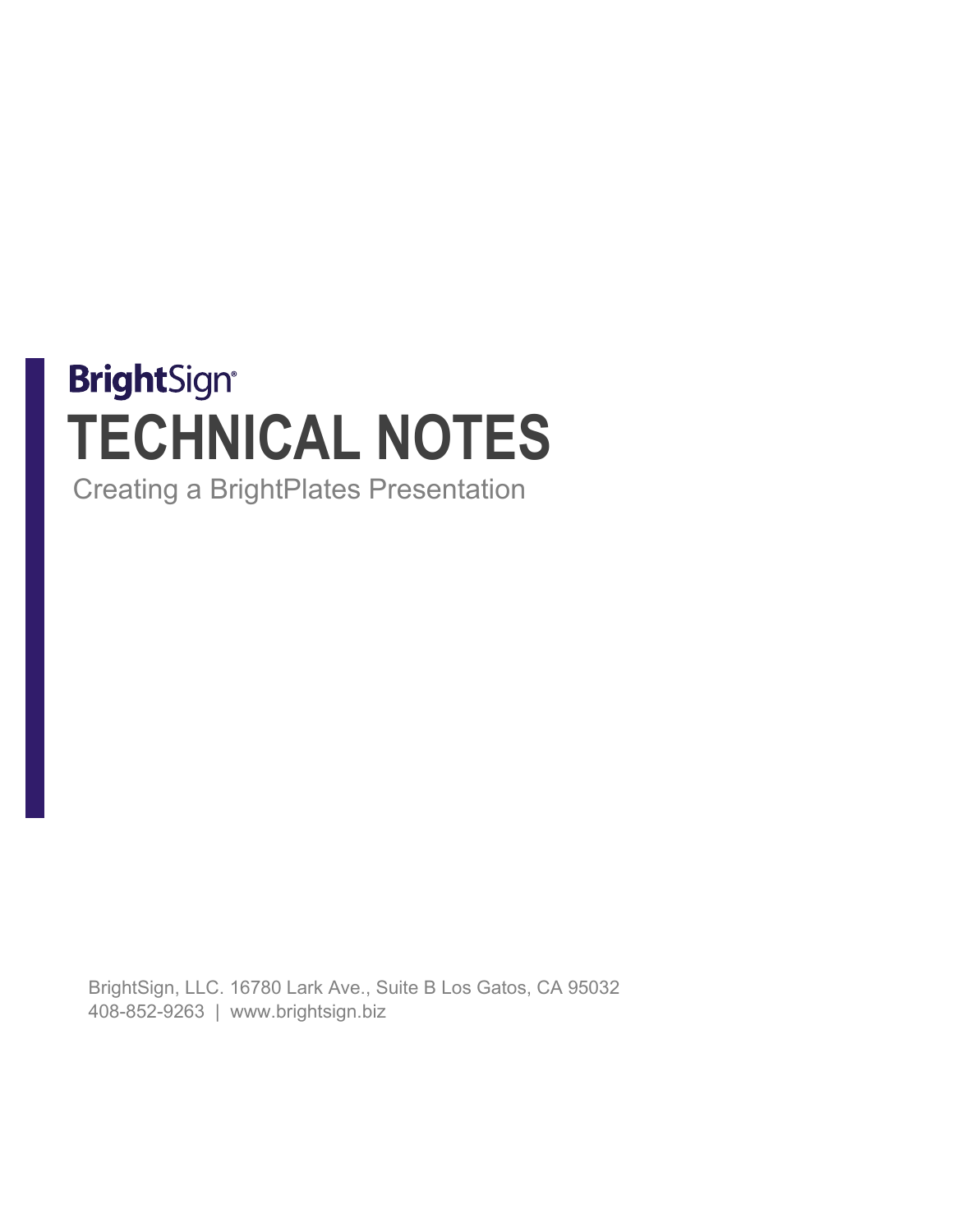# **INTRODUCTION**

This tech note outlines how to create a BrightPlates presentation.

# **Selecting a Template**

Once you've logged into BrightPlates, follow these steps to select a BrightPlates template:

- 1. Under **My Presentations**, click the **Create Presentation** button.
- 2. Select the **Portrait** or **Landscape** option.
- 3. Select the template type (e.g. Menu Board).
- 4. Click a template thumbnail to see a larger preview.
- 5. Once you've selected the template you wish to use to create your BrightPlates presentation, click the **Next / Edit** button.

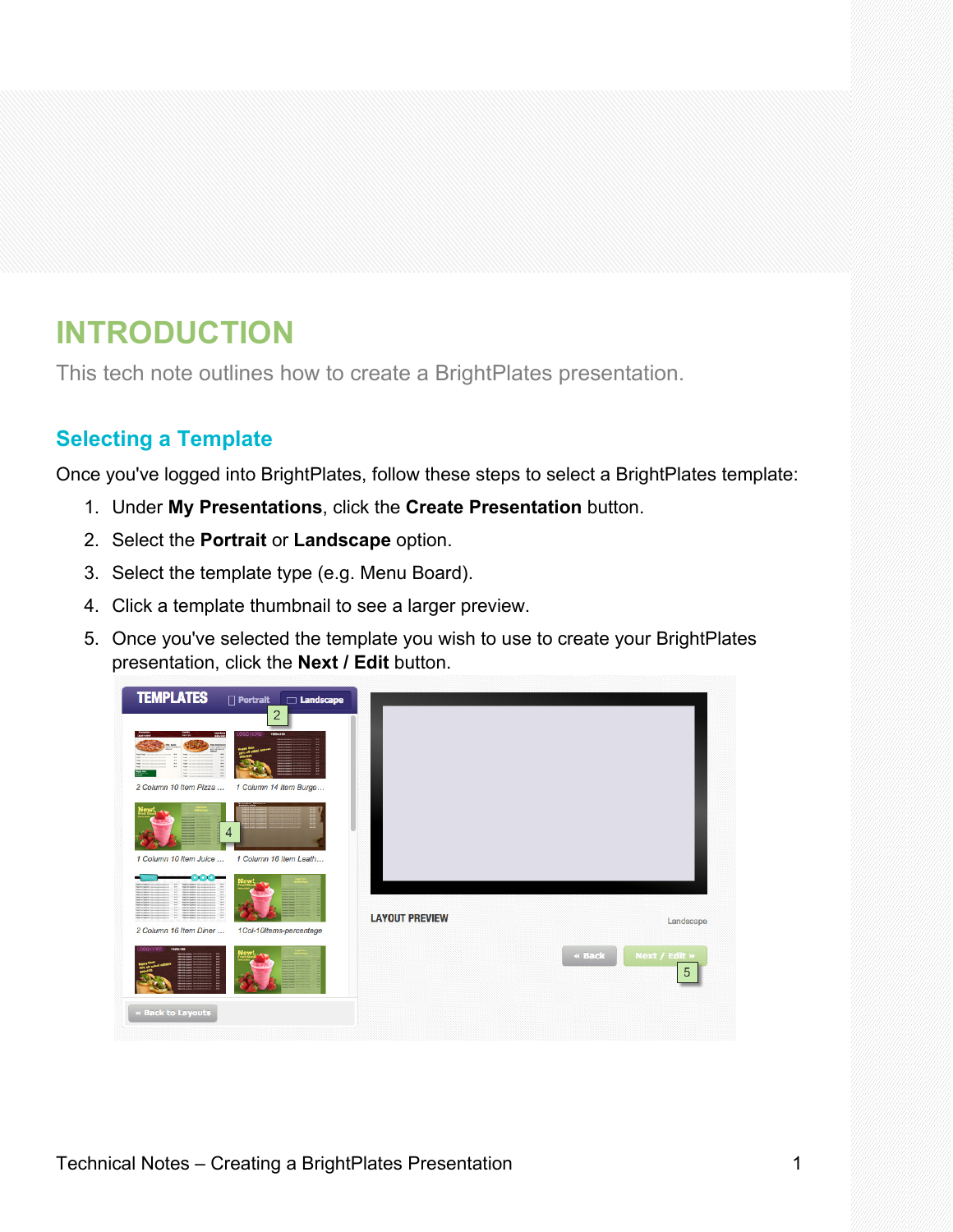# **Editing the Template**

Each BrightPlates template is separated into *image* fields, *Live Media Feed* fields, and the *background image*.

#### **Image Fields**

Click an image field to edit it. The **Image** window will open with the following options:

|                        | <b>Promotion</b><br>(454X150px) 1c |             | Comb $\sqrt{\mathscr{E}}$<br>(247X150) |                                    |
|------------------------|------------------------------------|-------------|----------------------------------------|------------------------------------|
|                        | Image                              |             |                                        | $\chi$                             |
|                        | Image:                             | Choose file |                                        |                                    |
|                        | Size:                              | Fit         | $\hat{\mathbf{v}}$                     |                                    |
| : Mega<br><b>Verit</b> | <b>Horizontal Align:</b>           | Left<br>3   | ÷                                      | ces, garlic and<br>oes, garlic and |
| Rave                   | Overflow:                          | Hidden<br>4 | ÷                                      | ces, garlic and                    |
| : Melli                |                                    |             |                                        | oes, garlic and                    |

- 1. **Image**: Click **Choose file** to open the **File Manager** window. Select the image you wish to use.
	- a. You can use the file directory at the top to navigate among folders on your BSN account.
	- b. If you can't find the image you need, you will need to upload it using the BSN WebUI. You can click the **MY BSN** button in the top-right of the page to open a new tab linking to the WebUI.
	- c. For the best looking results, you should choose an image that is the same width and height as the image field. The width and height of the image field is shown in the sample image accompanying the field.
- 2. **Size**: Select one of the following sizing options for the image:
	- a. **Fit**: Centers the image without stretching it. If the aspect ratio of the image does not match the aspect ratio of the image field, some of the image field will be left blank.
	- b. **Stretch**: Alters the width and/or height of image to ensure it fits the image field.
	- c. **Stretch width**: Alters the width of the image to ensure it fits the width of the image field. The image height is left unaltered.
	- d. **Stretch height**: Alters the height of the image to ensure it fits the height of the image field. The image width is left unaltered.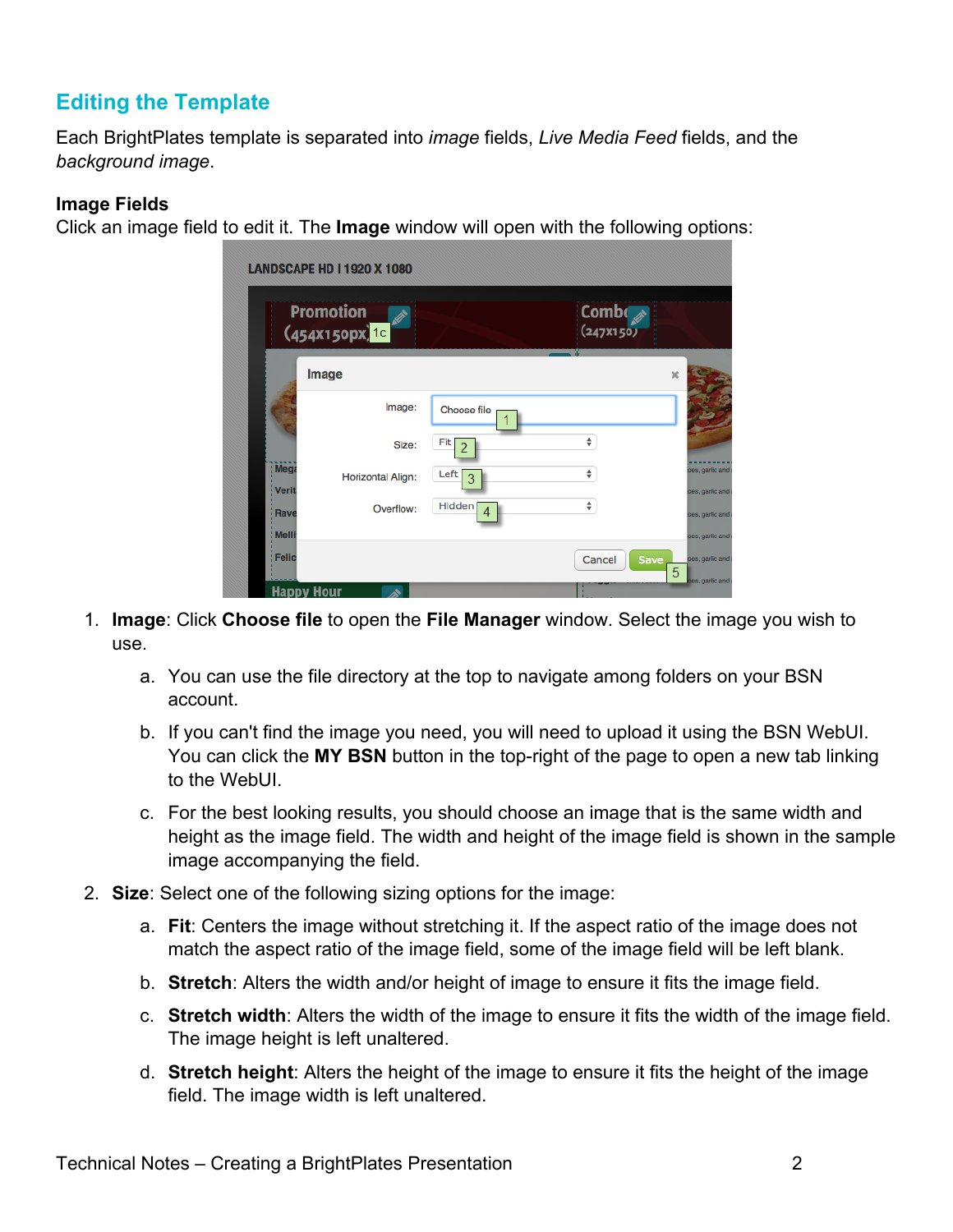- 3. **Horizontal Align**: This option specifies the image alignment if it the width of the image is smaller than the width of the image field.
	- a. **Left:** Aligns the image to the left side of the image field.
	- b. **Center**: Aligns the image to the center of the image field.
	- c. **Right**: Aligns the image to the right side of the image field.
- 4. **Overflow**: This option specifies the behavior of the image if its width or height is greater than that of the image field.
	- a. **Visible**: The height or width overflow of the image will be displayed. Note that this may cause unpredictable interactions with other elements of the template.
	- b. **Hidden**: The height or width overflow will be hidden, cutting off part of the image.
- 5. Once you are finished configuring the image, click **Save** to insert the image into the image field.

#### **Live Media Feed Fields**

Click a feed list to edit it. The **Live Media Feed** window will open:

| <b>Live Media Feed</b>             |                                        | ×                                                |
|------------------------------------|----------------------------------------|--------------------------------------------------|
| <b>Feeds List</b><br>+ Create Feed | Pizza Left Column r<br>3               | + Add item<br>5<br>5<br>4                        |
| far                                |                                        | <b>Kittehs fighting.jpg</b>                      |
| <b>Lively Feed</b>                 | Title:                                 | <b>Mega Meat</b><br>7                            |
| <b>Pizza Left Column</b>           | <b>Description:</b>                    | Pepperoni, sausage, bacon, chicken, haggis       |
| $\overline{2}$<br>Post 4.1 Feed    | price<br>8a                            | ×<br>1.99<br>8 <sub>b</sub>                      |
| <b>Rob test feed</b>               | + Add Field<br>8                       | <b>X</b> Delete Item                             |
| <b>Test Feed</b>                   |                                        | <b>Kittehs fighting.jpg</b>                      |
| <b>Test Live Media Feed</b>        | Title:                                 | Veritable Veggie<br>$\overline{7}$               |
|                                    | <b>Description:</b>                    | Tomato, onion, spinach, feta, olive, bell pepper |
|                                    | price:                                 | 2.99<br>8 <sub>b</sub>                           |
|                                    | $\times$ Cancel changes<br>✔ Save feed | 10                                               |
|                                    |                                        |                                                  |
|                                    |                                        | Cancel<br>Save<br>11                             |

- 1. Click **Create Feed** to create a new feed.
- 2. (Optional) If you already have a feed you wish to insert into the Live Media Feed field, select it from the list on the left.
- 3. Enter a name for the new feed.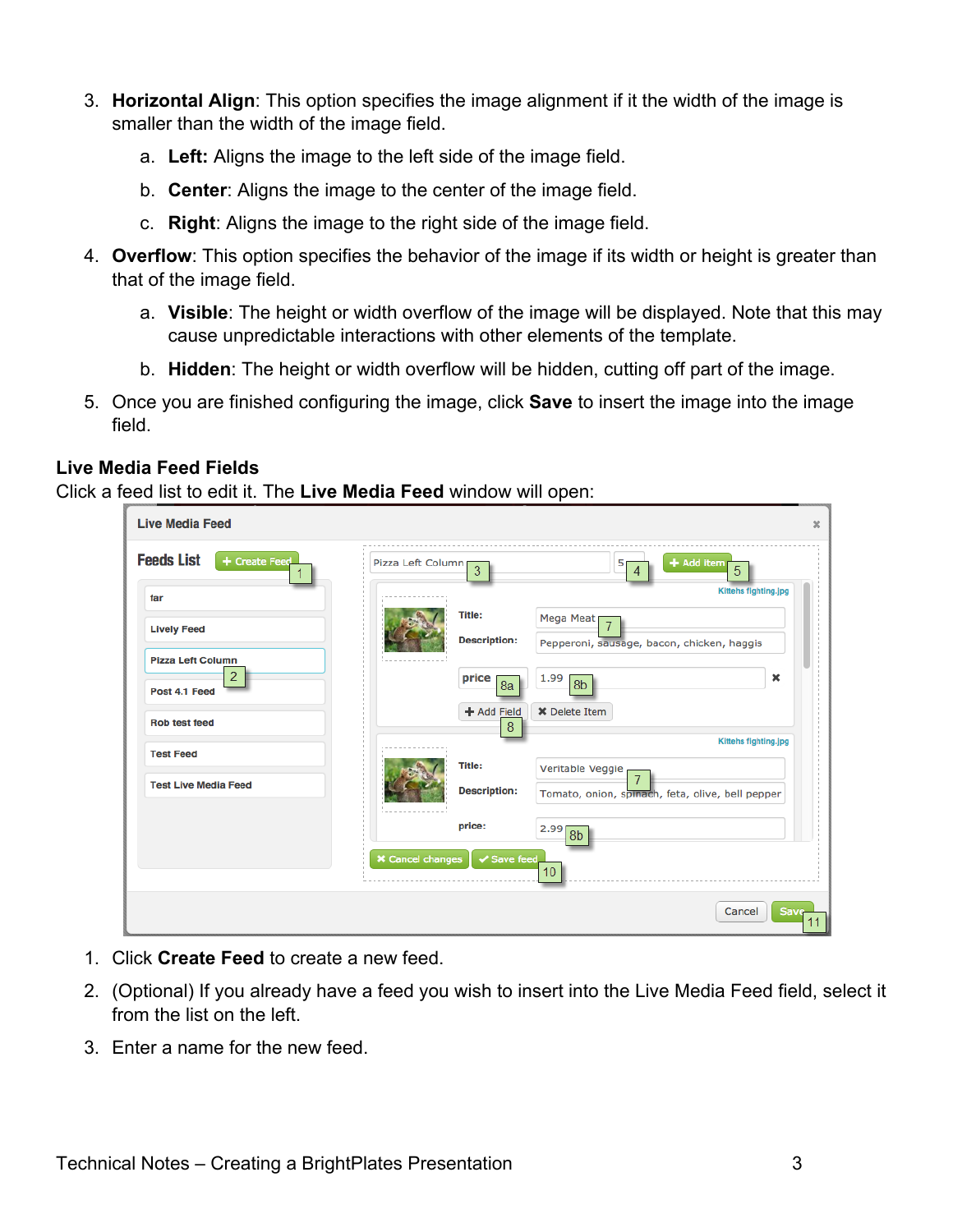- 4. Enter a time-to-live (in minutes) for the feed. The time-to-live determines how frequently the player should check in to see if the feed has changed (it will display any changes to the feed immediately).
- 5. Click **Add Item** to add a new item to the feed. The **File Manager** will open.
- 6. Select the image you wish to associate with the feed item. If the feed is text only, choose any image as a placeholder.
	- a. You can use the file directory at the top to navigate among folders on your BSN account.
	- b. If you can't find the image you need, you will need to upload it using the BSN WebUI. You can click the **MY BSN** button in the top-right of the page to open a new tab linking to the WebUI.
- 7. Enter **Title** and **Description** text for the item.
- 8. If the template allows for additional text field(s) (such as item price, calorie count, etc.), click the **Add Field** button. This will add the same custom field for all items in the feed, so you will only need to add a custom field once.
	- a. Enter a key for the text field.

**Important**: *This key must match the internal key within the template, or the custom field will not be displayed. To display menu prices, this key must be "price".*

- b. Enter the text that will be displayed in the custom field.
- 9. Repeat steps 5-8 for each item you wish to add to the template.
- 10.Once you are finished editing the feed, click **Save feed**.
- 11.Click **Save** to replace the default template text with your Live Media Feed.

#### **Background Image**

#### **Click** Change background image **to modify the default background image.**

- 1. Select whether the background should be an **Image** or **Video**.
- 2. Click Choose file to select the new background image/video.
	- a. You can use the file directory at the top to navigate among folders on your BSN account.
	- b. If you can't find the image/video you need, you will need to upload it using the BSN WebUI. You can click the **MY BSN** button

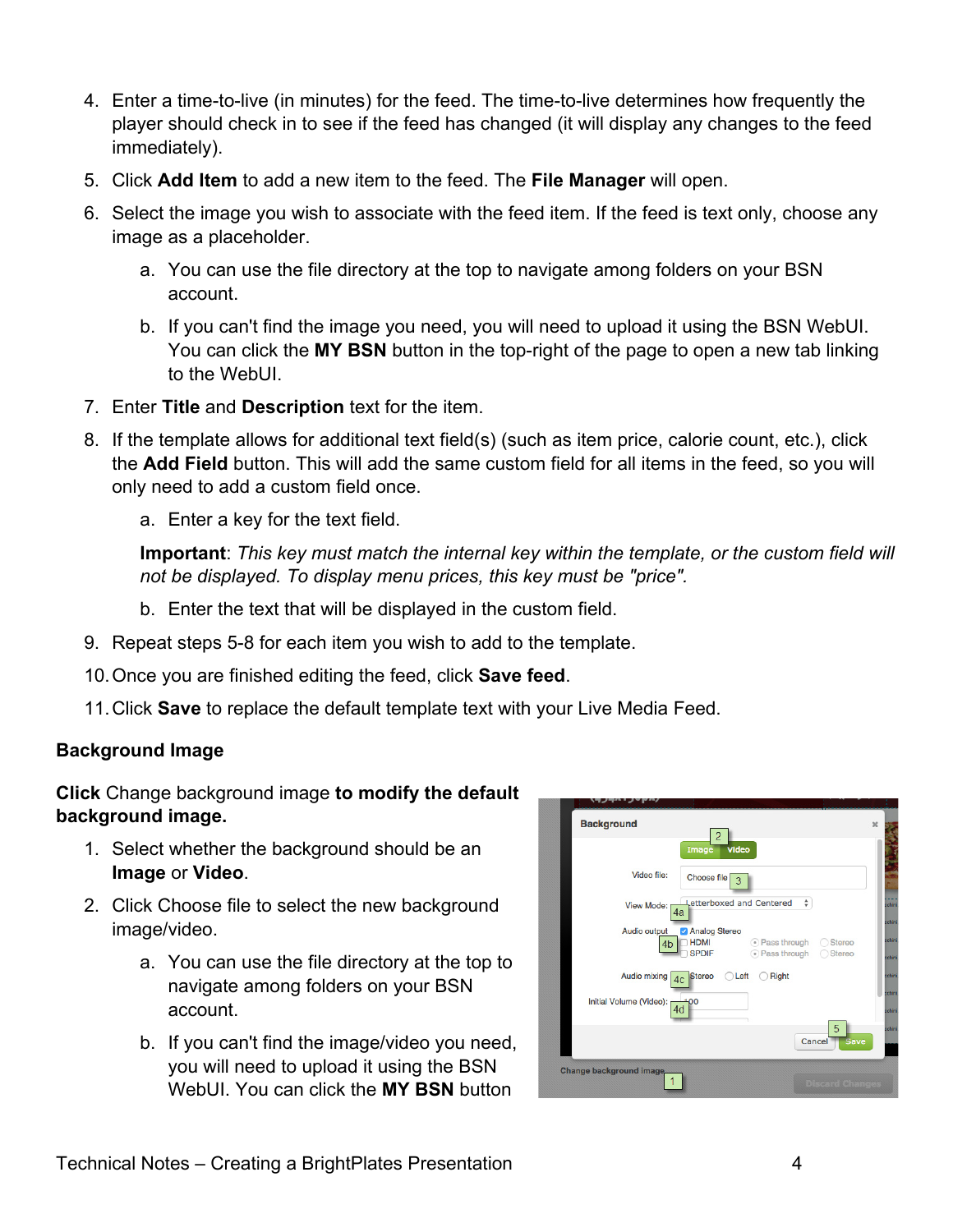in the top-right of the page to open a new tab linking to the WebUI.

- 3. If you are adding a video, specify the following:
	- a. **View Mode**: This option specifies how the video will be treated if it doesn't fit the display exactly.
		- i. **Scale to fit**: Scales the video to fill the screen without maintaining the aspect ratio. The video may appear stretched.
		- ii. **Letterboxed and centered**: Centers the video and adds black borders on the top and bottom. The aspect ratio is maintained.
		- iii. **Fill screen and centered**: Centers the video and fills the screen. The aspect ratio is maintained.
	- b. **Audio output**: Enables or disables the Analog, HDMI, and SPDIF audio outputs for the zone.
		- i. **Pass through**: Supplies the un-decoded audio signal through the HDMI/SPDIF connector. Use this option if the zone audio (for example, AC3 Dolby Digital) is being decoded on an external device.
		- ii. **Stereo**: Supplies the decoded audio signal through the HDMI/SPDIF connector.
	- c. **Audio mixing**: Sends the stereo, left-only, or right-only audio signal.
	- d. **Initial volume (Video)**: Sets the initial volume for video files (0-100).
	- e. **Initial volume (Audio)**: Sets the initial volume for audio files (0-100).
- 4. Click **Save** to update the background image or video.

### **Saving and Publishing the Presentation**

- 1. When you are finished editing the BrightPlates presentation, click **Save / Publish**. This will open the **Publish** window.
- 2. Enter a **Presentation Name**. This name must be unique within your BrightPlates account.
- 3. Specify which **Group** you wish to publish the presentation to.
- 4. Select the target player **Model** for the presentation.
- 5. Select a **Video Mode** that is supported by all monitors in the group.

| <b>Presentation Name:</b> | Old Joe's Pizzarium      | o<br>$\overline{2}$     |    |
|---------------------------|--------------------------|-------------------------|----|
| Group:                    | <b>CA Los Gatos</b><br>3 | ÷                       |    |
| Model:                    | <b>KD230</b>             | ÷                       |    |
| Video Mode:               | 920x1080x60p<br>5        | ÷                       |    |
| Connector:                | HDMI<br>6                | ÷                       |    |
| Language:                 | <b>English</b>           | ÷                       |    |
|                           | Save Only<br>Close       | <b>Publish and Save</b> |    |
|                           |                          | 8b                      | 8a |